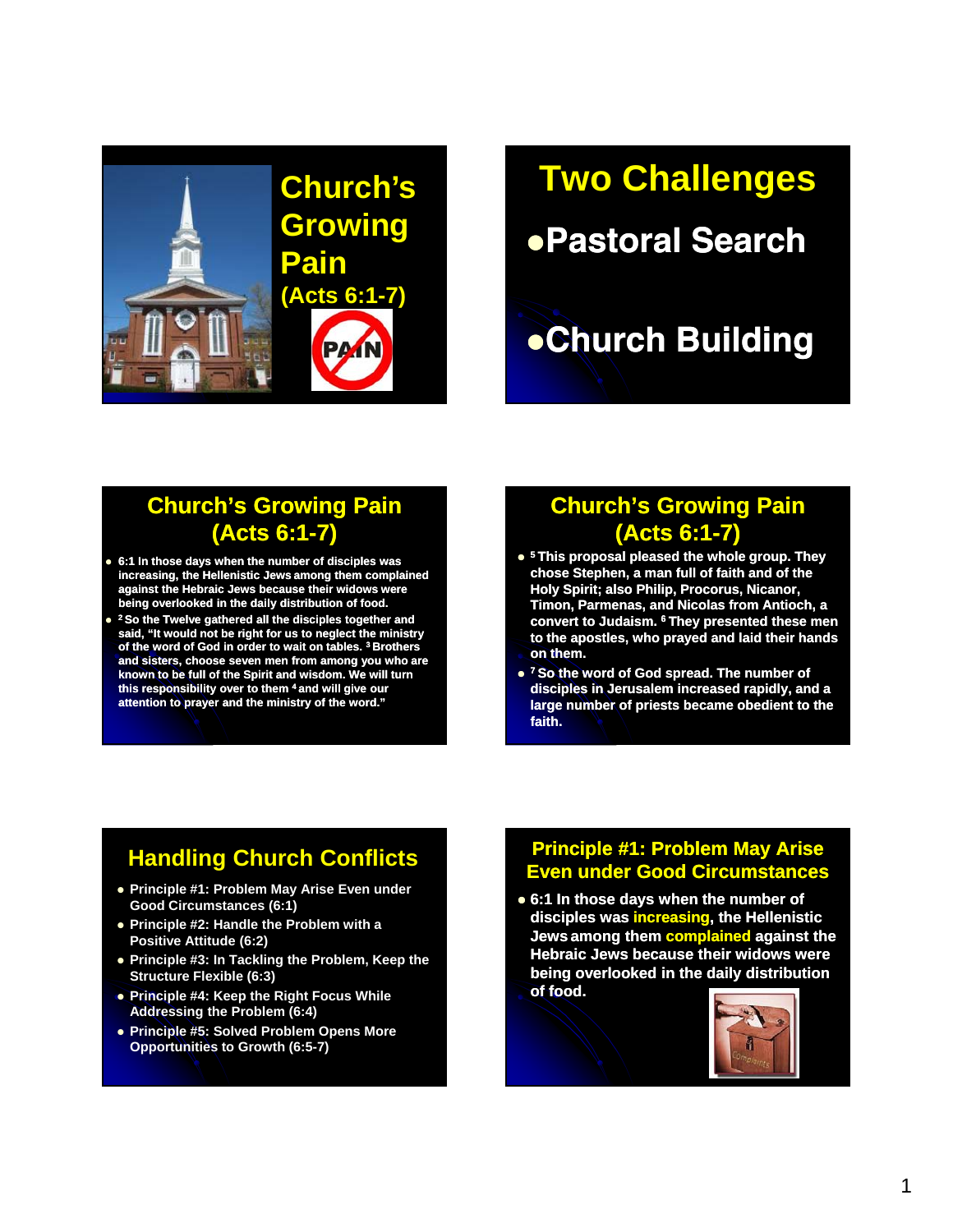#### **Principle #1: Problem May Arise Even under Good Circumstances**

- Church Growth
- Division



Misunderstanding

#### **Principle #2: Handle the Problem with a Positive Attitude (6:2)**

**<sup>2</sup> So the Twelve gathered all the disciples together and said, "It would not be right for us to neglect the ministry of the word of God in order to wait on tables.**

### **Principle of Communication**

- **<sup>15</sup> "If your brother or sister sister sins, go and point out their fault, just between the two of you. If they listen to you, you have won them over. <sup>16</sup> But if they will not listen, take one or two others along, so that ' tt b t bli h d b th 'every ma every matter may be established by the testimony of two or three witnesses.' <sup>17</sup> If they still refuse to listen, tell it to the church; and if they refuse to listen even to the church, treat them as you would a pagan or a tax collector.**
- **(Matthew 18:15 18:15-17)**

#### **Two Approaches in Handling Conflict Human Tendency Biblical Teaching Emphasis on Fault Finding Emphasis on Edification Hiding Oneself Taking Initiative Discussion Behind the Person Communication Face to Face Forming Group Approaching Issue Step by Step Problem Magnified Problem Solved at**

**Earliest Stage**

#### **Principle #2: Handle the Problem with a Positive Attitude (6:2)**

- Taking Initiative
- $\bullet$ Edification
- Step by Step



#### **Principle #3: In Tackling the Problem, Keep the Structure Flexible (6:3)**

**6:3 Brothers and sisters, choose seven men from among you who are known to be full of the Spirit and wisdom. We will turn this responsibility over to them .**